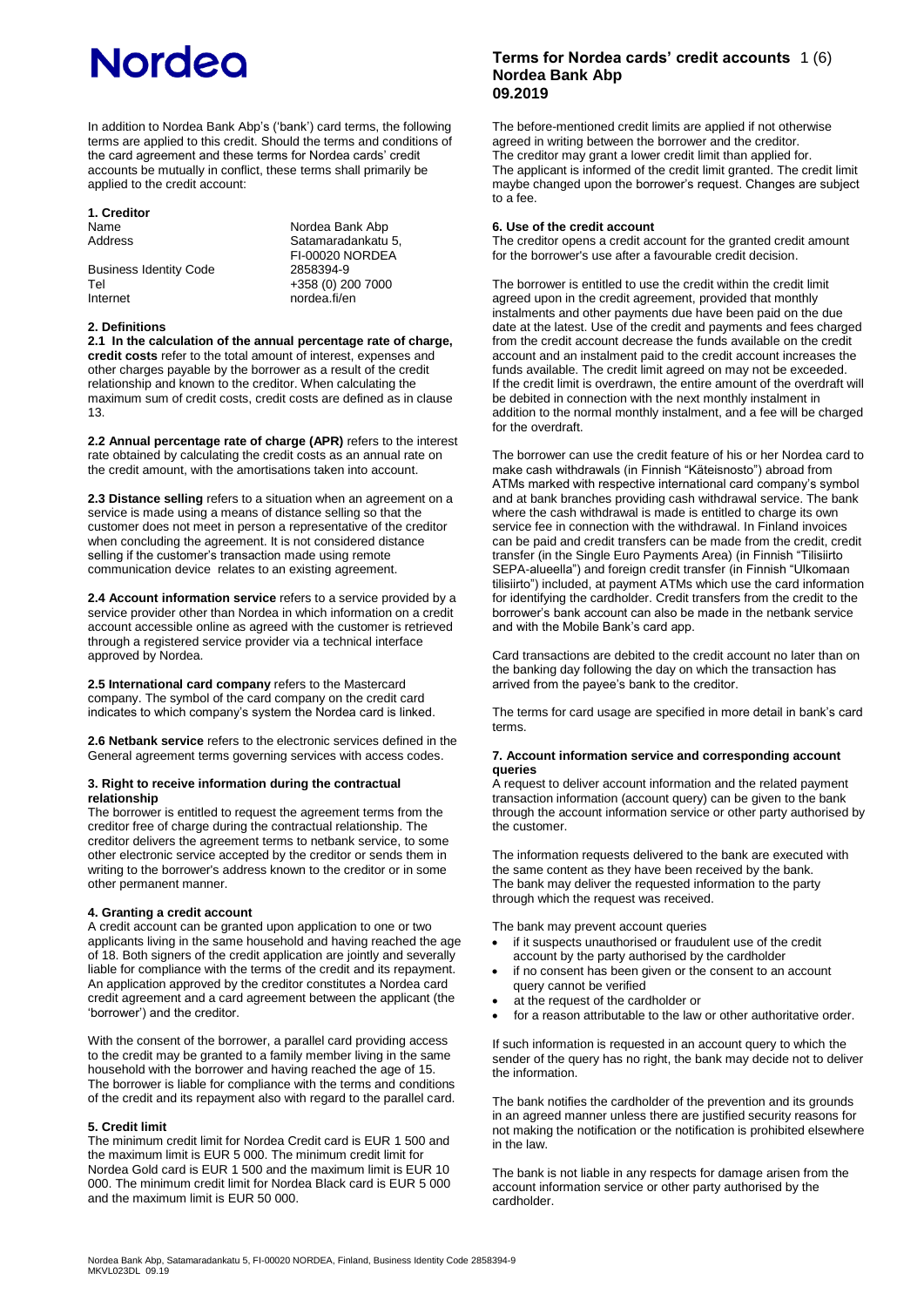## **Nordea**

### **8. Borrowing rate**

Purchases made with the card are interest-free until the due date following the invoicing date. After the due date, the borrower is liable to pay agreed interest on the credit as laid down in the credit agreement. The borrower's obligation to pay interest on cash withdrawals made with the card; invoices, credit transfers (incl. transfers within the SEPA) and foreign transfers paid from the credit account; and OwnTransfers/credit transfers made in the Netbank service or in another digital service approved by the creditor begins on the day when the creditor has debited the withdrawal to the credit. The borrower is liable to pay agreed annual interest on the credit as laid down in this agreement.

At the beginning of a credit relationship, the value of the reference rate is determined in accordance with the value of the reference rate during the interest calculation period in question. The value of the reference rate is adjusted on interest rate adjustment dates which are the first of March, June, September and December.

If the interest rate adjustment date does not fall on a banking day, the applied reference rate value will be the value of the banking day following the adjustment date. If the value of the reference rate changes, the credit interest changes accordingly from and including the following day. Between the interest rate adjustment dates the interest remains the same. The valid interest is announced to the borrower on the invoice or otherwise in writing. Interest is calculated according to actual days using 360 as the divisor.

If quotation of the reference rate ceases or is discontinued, the reference rate applied to the credit will be based on the statute issued on the new reference rate, or on a decision or instruction of the authorities. If no regulation, official decision or instruction is issued on the new reference rate, the lender and the borrower will agree on a new reference rate to be applied to the credit.

If the creditor and the borrower do not reach agreement on the new reference rate before the interest rate determination period ends, the reference rate applied before the interest rate determination period ended will continue to be applied. If the creditor and the borrower do not agree within six months of the end of the interest determination period, the creditor will set the new reference rate after consulting the authorities supervising banks.

### **9. Annual percentage rate of charge (APR)**

The annual percentage rate of charge (APR) is an interest rate obtained by calculating the credit costs as an annual rate on the credit amount, with the repayment amounts taken into account, assuming that the borrowing rate and the charges and fees remain unchanged during the entire credit period and the credit is repaid in instalments laid down in the credit agreement. The monthly/annual fee, the costs for a printed invoice and the fee related to account maintenance, if any,are included in the calculation.

#### **10. Invoicing and payment of the credit 10**.**1 Invoicing of the credit**

If the borrower uses or starts using the netbank service, the creditor has the right to make an invoice available to the borrower electronically in netbank service or in some other electronic service accepted by the creditor.

If the customer does not have the netbank service, the creditor will deliver the invoice to the customer in writing. The creditor is entitled to charge a fee in accordance with its tariff if the invoice is delivered to the customer in some other manner than through the netbank service or in some other electronic service accepted by the creditor.

### **10.2 Repayment schedule**

The credit is repaid to the bank in monthly instalments that include interest on the outstanding principal and amortisation of the principal. The amount of the monthly instalment is based on an agreed percentage of the credit balance standing at the time of invoicing. However, the minimum monthly payment for Nordea Black is 150 euros and for Nordea Credit, Nordea Gold and other Nordea cards with the bank as the creditor 45 euros or the invoice total if the amount is smaller than the above. In addition to the monthly instalment, the invoice includes other fees and charges related to the use of the card and management of the credit relationship. When paying invoices, you must use a reference and other identification information requested in the invoice.

### **Terms for Nordea cards' credit accounts** 2 (6) **ordea Bank Abp N 09.2019**

Changes in the repayment schedule must be agreed on with the creditor. Changes are subject to a fee. Invoices fall due monthly on a chosen due date. Invoices less than EUR 10 will fall due on the due date of the next invoice. If no due date has been selected, it will be the date corresponding to the date when the application was approved. If the due date is not a banking day, the payment day is the next banking day. In such a case, interest is charged until the postponed payment date.

A reference or other payment specification information requested in an invoice must be used when the invoice is paid.

### **10.3 Monthly instalment of equal-payment purchases and delayed repayment**

A purchase made on credit can be an equal-payment purchase, which means that the amount is repaid monthly in equal-sized instalments in accordance with Nordea's currently valid campaign terms.

The monthly instalment of an equal payment purchase only includes amortisation the amount of which is fixed, excluding the last instalment which is an equalisation instalment. The monthly instalment of an equal payment purchase is added with any charges and fees relating to the use of the card and the management of the credit relationship.

If the customer makes additional purchases on the credit during the repayment period of an equal payment purchase, the normal monthly instalment referred to in clause 10.2 and any other charges and fees relating to the use of the card and the management of the credit relationship are added on top of the monthly instalment of the equal payment purchase.

If the minimum monthly instalment of an invoice only includes the monthly instalment of an equal payment purchase, or if it also includes the normal monthly instalment and the payment is so large as to cover the monthly instalment of the equal payment purchase and also the entire outstanding credit, the amount in excess is allocated to the following equal payments in due date order to the extent the payment is sufficient to cover them. The equal payment falling due next is the equal payment for the month which the payment did not cover.

The repayment of a purchase made or transferred on credit may be delayed in accordance with Nordea´s currently valid terms and conditions agreed on separately. Any charges and fees relating to the use of the card and the management of the credit relationship are charged for the delayed repayment of a purchase.

### **10.4 Total payable credit amount**

The estimated total payable credit amount with interest and charges has been calculated assuming that the credit is in use in full and that the borrowing rate and the charges and fees remain unchanged during the entire credit period and that the credit is repaid in monthly instalments laid down in the credit agreement. The calculation includes, if any, the principal card's monthly/annual fee, the costs for a printed invoice and the fee related to account maintenance.

### **10.5 Instalment-free months**

The borrower is entitled to two (2) instalment-free months in a calendar year, if the credit account has been serviced in accordance with the agreement terms. The grace months cannot be consecutive. A grace month must be agreed on with the creditor one month before the due date. The interest for an instalment-free month will be charged with the next monthly instalment.

### **10.6 Early repayment**

The borrower is entitled to pay monthly instalments in excess of those laid down in the agreement, or the entire credit, without incurring any expenses for early repayment. The amount in excess of the monthly instalment laid down in the agreement amortises the borrower's debt capital. The next monthly instalments will be paid according to the agreed percentage. If the borrower repays the credit prematurely in full or in part, the credit costs for the unused credit period must be deducted from the creditor's remaining receivable.

Nordea Bank Abp, Satamaradankatu 5, FI-00020 NORDEA, Finland, Business Identity Code 2858394-9 MKVL023DL 09.19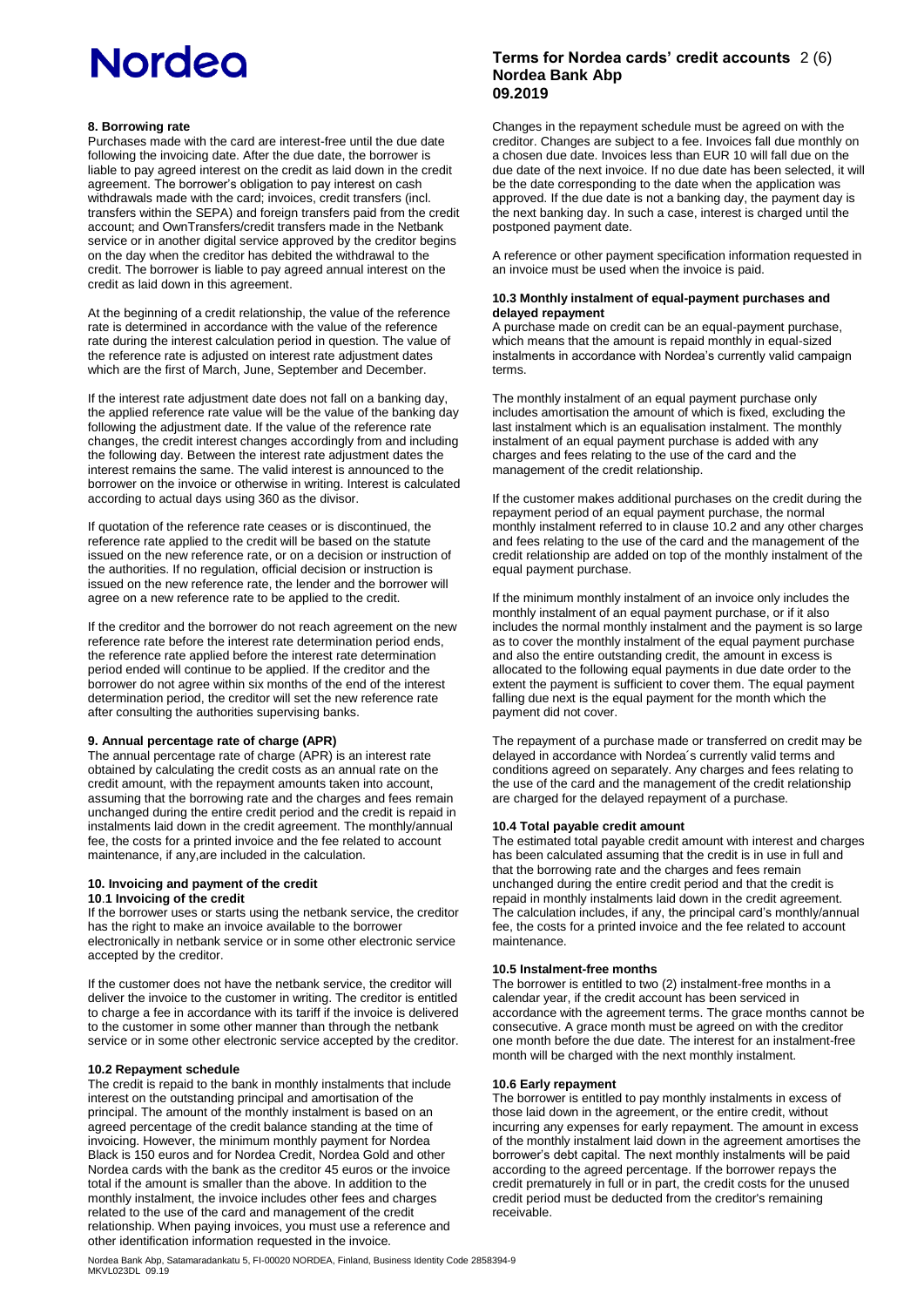### **10.7 Purchases and withdrawals in a foreign currency**

Non-euro purchases and cash withdrawals are debited to the credit account in euros. The exchange rate applied is given in connection with the transaction information on the account statement/invoice of the credit.

### **10.8 Complaints**

The borrower must make any complaints about the invoices without undue delay after noticing an error; however, within 13 months of receiving the invoice at the latest. If the borrower uses direct debit, complaints must be made at least five (5) banking days before the due date in order to prevent automatic debit. Receipts should be kept to verify invoices.

The borrower has the right to request the creditor to refund the amount of a card transaction within eight (8) weeks of the debiting of the transaction if

- the borrower has not accepted the exact amount of the transaction and
- the amount of the transaction is considerably higher than the borrower has been able to anticipate, for a reason other than a change in the exchange rate, taking into account previous similar payment transactions and other circumstances.

The borrower has, however, no right to a refund of the amount if a bank of the payee located outside the European Economic Area has participated in the execution of the card transaction.

The borrower must seek to agree with the retailer or the service provider on any defects or flaws in purchased products or services.

If a seller or service provider does not meet its own contractual obligations, a consumer may also present his or her claim for a monetary compensation to the creditor that has financed the purchase or service.

The claim must be presented within a reasonable time without any undue delay. The consumer's claim to the creditor may concern refraining from a payment, refund of the price of the product or service, indemnification of damage or some other monetary compensation. The creditor is not, however, obliged to pay the consumer any amount higher than it has received from the consumer in payments.

If a consumer due to a seller's or service provider's breach of agreement refrains from paying the price of a product or service, the consumer may, however, not withhold a sum that apparently exceeds the requirements that he is entitled to as a result of a delay or default. The consumer is liable for any default and other consequences following unjustified refraining from a payment.

### **11. Charges for a card**

The fees charged for a card are laid down in the creditor's currently valid tariff. A fee for a parallel card is charged together with the fees for the principal card. Charges and fees related to the card can be revised in accordance with the bank's card terms.

### **12. Fees charged for the credit**

In connection with the monthly payment, the creditor is entitled to charge and debit from the borrower the account maintenance fee (in Finnish "Tilin ylläpito") of 4,50 euros per month.

Other expenses, fees and charges:

- Credit card bill on paper 3.00 euros.
- Extension of repayment schedule 5.00 euros per change.
- Change of repayment schedule 5,00 euros per change.
- Overdraft of credit account 10.00 euros per notification.
- Obtaining of borrower's changed contact information 10.00 euros per query.
- Costs arisen from investigating and allocating invoices paid without a reference or other identification information requested in the invoice: EUR 17.00 per every starting hour.
- Interest query or balance query (in Finnish "Saldokysely") delivered on borrower's request: EUR 7.00 per query.
- Written investigation costs: EUR 17.00 per every starting hour.
- Invoice and receipt copies: EUR 7.00 per copy.

### **Terms for Nordea cards' credit accounts** 3 (6) **Nordea Bank Abp 09.2019**

### **13. The maximum interest rate and the maximum sum of credit costs**

The date on which the credit agreement was concluded is the date on which the credit was granted. When calculating the maximum sum of credit costs, the first annual period starts from the date when the credit agreement was concluded and ends on the day preceding the corresponding day next year. The length of each annual period may vary depending on whether or not it is a leap year. The payment period of the credit costs is calculated based on the due date. However, if the credit costs are to be paid immediately, the payment period is calculated based on the payment date.

During each annual period, the creditor does not have the right to charge:

- annual interest exceeding 20 per cent on the credit drawn down, or
- credit costs which exceed on average 0.01 per cent of the credit amount as laid down in the credit agreement per day during the validity of the credit agreement. However, the maximum sum of credit costs during each annual period may not exceed 150 euros.

When calculating the maximum sum of credit costs, the following are not included as credit costs:

- interest;
- penalties arising from delayed payments or other breaches of the agreement incurred by the borrower;
- costs arising from the extension of the repayment schedule;
- costs of supplementary services if making an agreement on a supplementary service is not a condition for obtaining the credit under the marketed terms;
- insurance premiums if the purpose of the insurance is to protect the value of the security provided for the credit; or
- other fees laid down by the law, regulations, or orders by an authority.

The creditor has the right to charge a fee for the extension of repayment schedule before the receivable falls due in accordance with the tariff, provided that the repayment schedule is extended by at least 14 days. However, the fee may not amount to more than 20 euros per year.

### **14. Validity and termination of the credit agreement**

The credit is a continuous credit and the credit agreement is valid until further notice.

The borrower can give written notice on the credit agreement to terminate with immediate effect, and the creditor can do so with two (2) months' notice.

The creditor has the right to cancel the credit agreement with immediate effect if the borrower has given to the creditor misleading information when applying for the credit. A contracting party has the right to terminate the agreement with immediate effect if the other party has materially breached the terms of this agreement.

After notice has been given or cancellation has been made, use of the card is forbidden; the card must be cut in multiple parts and be returned to the creditor upon request. After notice has been given or cancellation has been made, the outstanding credit will be paid back in full in accordance with the credit terms.

The creditor notifies the borrower in writing of giving notice on or cancelling the credit agreement.

#### **15. Special grounds for demanding premature repayment 15.1 Default in payment**

If payment of the creditor's claim on the borrower has been delayed by at least one month and remains unpaid, the creditor is entitled to demand premature repayment of the entire credit, including interest and other charges, within four (4) weeks, or if the borrower has previously been informed of being in default, within two (2) weeks, from the time the notice of demanding premature was sent to the borrower, if the delayed amount remains unpaid at that time.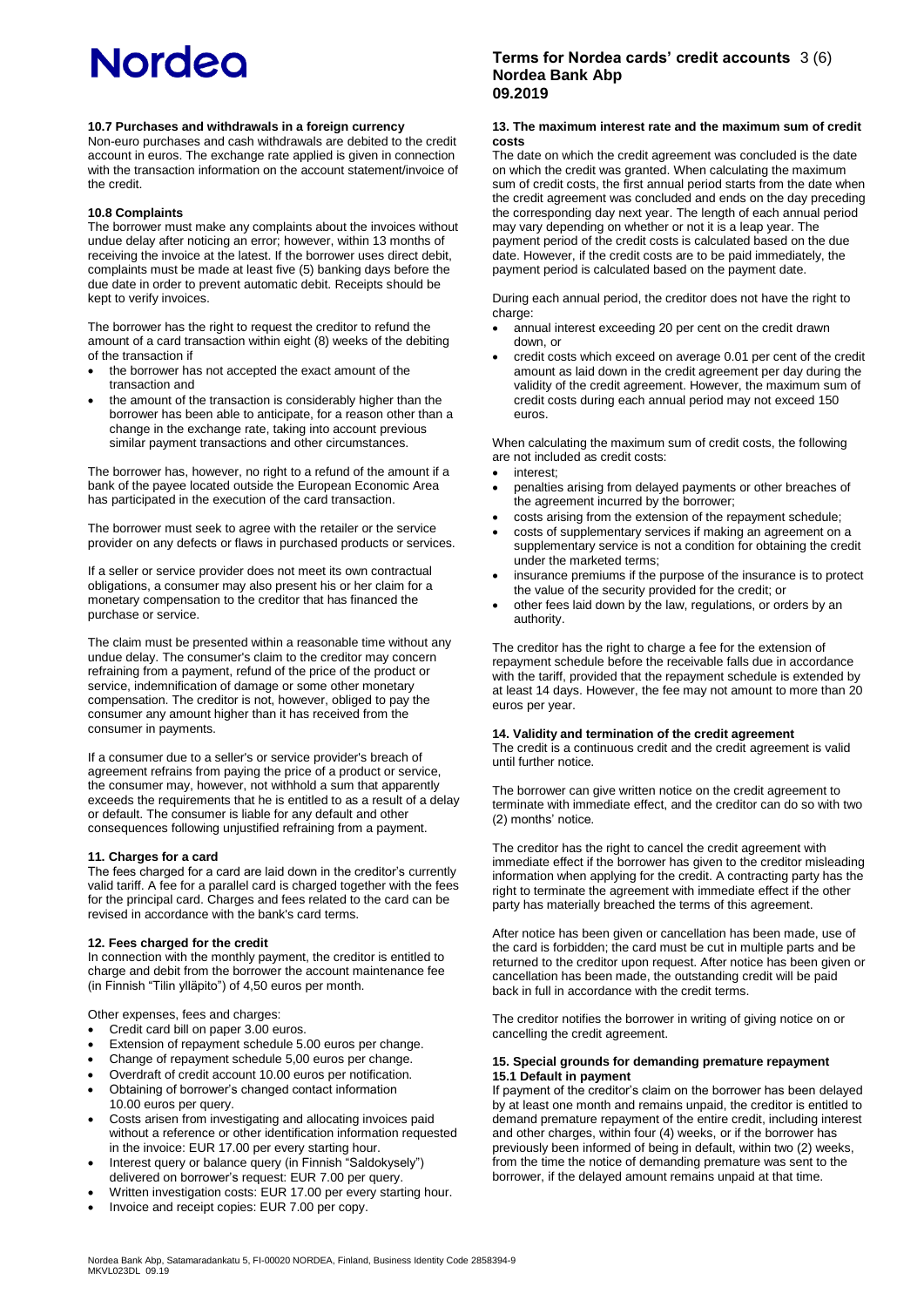However, the credit will not be called in if the delay in payment is caused by illness, unemployment or other comparable circumstance beyond the borrower's control, unless it would be manifestly unfair to the creditor taking the duration of the delay and other circumstances into account. The borrower must inform the creditor of such hindrance in performance without delay.

### **15.2 For reasons other than payment default**

If the borrower has given to the creditor misleading information that may have contributed to the granting of the credit or affected its terms and conditions, or the borrower has committed some other fundamental breach of agreement, the creditor is entitled to call in the entire remaining credit including interest and other payments. The borrower has four (4) weeks, or two (2) weeks if previously informed of default, to effect payment from the time the notice of termination was sent to the borrower if the action contrary to the agreement has not been rectified.

The credit falls due for payment immediately at the demand of the creditor if the borrower dies or is placed in bankruptcy or if a district court has issued a decision on starting debt restructuring proceedings.

### **15.3 Endangering of security**

If the credit has a guarantee and if the guarantor or one of the guarantors dies or is placed in bankruptcy, the borrower or a joint guarantor must provide new security approved by the creditor within a time limit of at least one (1) month set by the creditor. Otherwise the creditor will be entitled to cancel the credit agreement and call in the entire outstanding credit, including interest and other payments, to fall due and payable by the borrower.

If the creditor proves that the security provided no longer can be considered sufficient and the payment of the debt or the interest subject to the agreement is therefore endangered, and the value of the security continues to decline because of actions by the borrower or the pledge owner, the borrower must, within a time period set by the bank (no longer than one month) and in a way acceptable to the bank, increase the security or amortise the debt with a sum stated by the creditor in writing.

Otherwise the creditor will be entitled to cancel the credit agreement and call in the entire outstanding credit, including interest and other payments, to fall due and payable by the borrower.

### **16. Warning about the consequences of neglecting a payment**

If the borrower neglects to effect a payment subject to the credit agreement partly or in full, the creditor has the right, in accordance with the credit terms, for example, to charge default interest, call in the credit for imme-diate repayment, take collection measures and report a neglect of payment obligations subject to the credit agreement to the credit information register.

The creditor charges EUR 5,00 for a reminder of a delayed payment. Collection of the credit generates costs for which the borrower is liable.

### **17. Default interest**

If the instalments are not paid on the due date at the latest so as to be in the credit account on the due date at the latest, the borrower is liable to pay annual default interest on the delayed amount from the due date up to the date on which the payment is in the credit account.

The default interest rate is 7 percentage points higher than the reference rate specified in the Interest Act. The default interest is, however, always at least equal to the interest the creditor charges for the loan.

If the interest charged by the creditor before the maturing of the credit is higher than the above-mentioned default interest subject to the Interest Act, the creditor is entitled to charge this interest as default interest for a maximum of 180 days from the date the credit has fallen due in total, but no longer than up to the judgment regarding the credit passed by a court of law. After this, default interest subject to the Interest Act will be charged.

### **Terms for Nordea cards' credit account s** 4 (6) **ordea Bank Abp N 9.2019 0**

### **18. Registration of a default on payment**

The creditor is entitled to notify the credit information register of defaults in payment and the registrar to record them, if a payment due and payable by the borrower has been delayed for over 60 days after the original due date and at the same time at least three (3) weeks have passed since the borrower was sent a reminder in which he or she was reminded of the possible entry of the payment default in the credit information register.

### **19. Limitations on the right of use**

The creditor has the right to prevent the use of the credit or to restrict the use of the credit by blocking the cards linked to the credit for

- security reasons
- if there is reason to suspect that the credit is used illegally or fraudulently
- if the risk of the borrower not being able to comply with his or her payment obligations has increased materially
- if an execution officer notifies the creditor of freezing of payments concerning the credit
- for a reason attributable to the law or other authoritative order
- if the credit has a guarantee or third-party pledge and the guarantor or pledger informs the creditor of a restriction to its liability.

If the risk of the borrower not being able to comply with his or her payment obligations has increased materially, for example, when the borrower is insolvent

- the borrower has filed for debt adjustment, corporate restructuring or bankruptcy
- the borrower is appointed a guardian
- the fees and charges for the credit have not been paid.

The creditor informs the borrower of the blocking of the card immediately after it has been blocked in accordance with clause 26.

If the borrower attempts to make purchases with a blocked card, the merchant is entitled to take possession of the card at the creditor's request.

The confiscation fee to be paid to the merchant will be charged from the borrower.

### **20. Liability for damages and limitations of liability**

The creditor is liable to compensate the borrower only for direct damage caused by the creditor's action against the payment services act or the credit account agreement. In such a case the creditor only compensates a realised interest loss and the necessary and reasonable costs arising from investigating the damage and refunds the charges and fees charged only insofar as they concern the negligence or error that caused the damage.

The creditor is not liable for any indirect damage caused to the borrower unless the damage has been caused deliberately or through gross negligence or unless the case involves an action against obligations laid down in the payment services act. The creditor is not, however, liable for any indirect damage caused by an error or neglect in the execution of a payment instruction.

The borrower must take reasonable measures to limit the loss. If the borrower neglects this, he or she is liable for the damage in this respect. However, damages paid based on actions in breach of laws or the agreement can be conciliated if the damages are unreasonable taking into consideration the reason for the breach, the borrower's possible contribution to the loss, the consideration/payment/ compensation paid for the use of the credit or the creditor's possibilities to anticipate and prevent the loss and other circumstances.

The creditor is not liable to compensate to the borrower such damage arisen from the illegal use of the card that the payments debited to the credit account and exceeding the credit limit have made possible.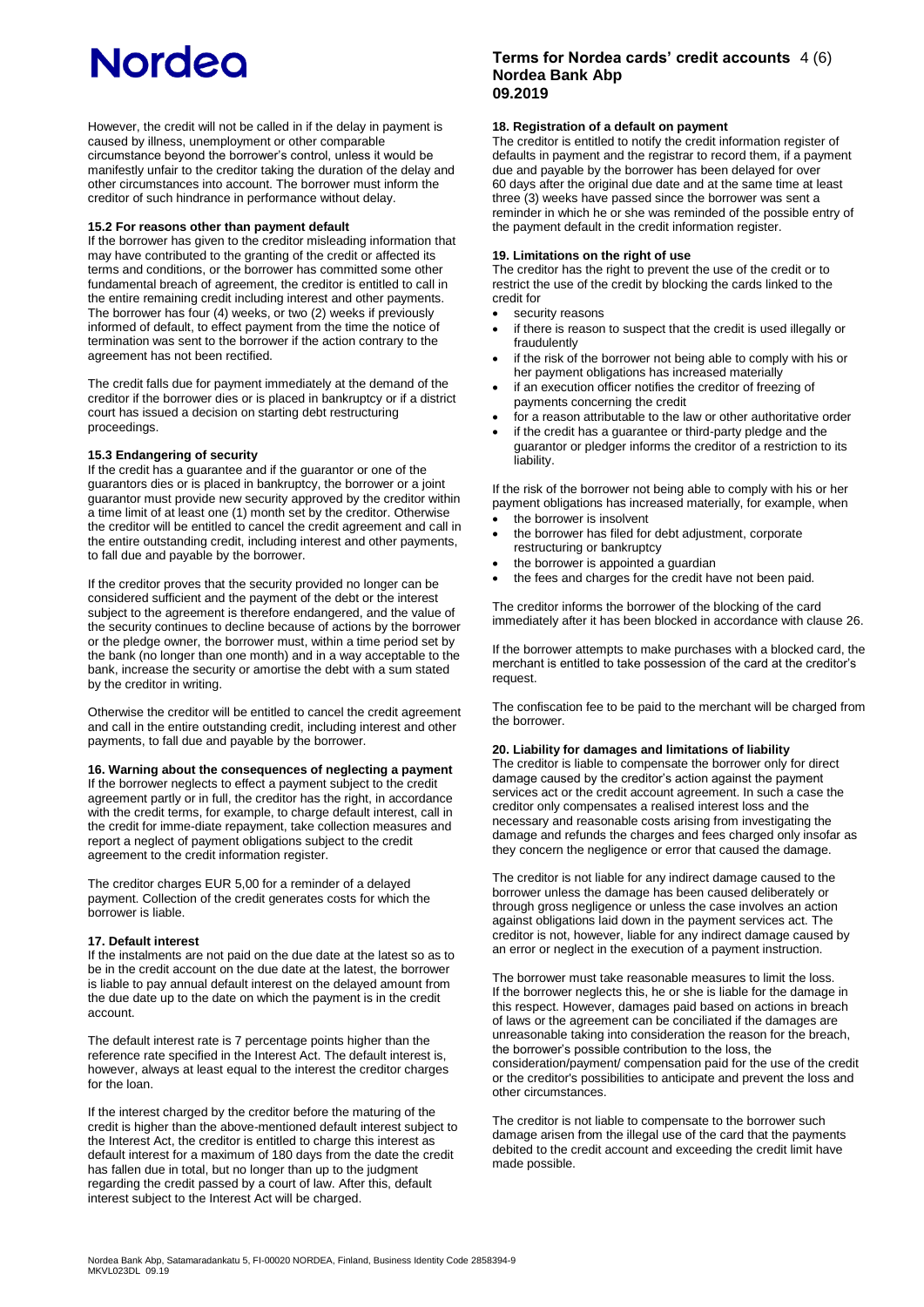### **21. The borrower's obligation to disclose**

The borrower must inform the creditor immediately of any changes in his or her contact information (for example, name, address and telephone number). If the borrower neglects to inform the creditor of a change in his or her contact information and this information is necessary for the invoicing carried out by the creditor and the related customer service, the creditor is entitled to acquire the borrower's changed contact information and to charge the borrower a fee for this measure. The borrower must provide the creditor upon request with information concerning his or her financial situation and other information affecting this credit relationship that is necessary for the creditor with regard to this credit relationship.

### **22. Returning the credit card**

The borrower undertakes to return all cards linked to the credit, cut in several pieces, to the creditor immediately when the use of the credit has been blocked due to applying for debt adjustment or due to notification by execution officer and at the creditor's request after the cards have expired or the credit has been called in.

When the card has expired or the credit has been called in, the borrower and cardholder is no longer entitled to use the card.

The borrower is liable to deliver notifications concerning this agreement sent by the lender to a cardholder who is not the borrower.

### **23. Force majeure**

A contracting party is not liable for damage caused by nonfulfillment of its obligations on account of an unusual or unpredictable obstacle beyond its control if it can prove that it has been unable to prevent or overcome the consequences by the exercise of due diligence.

Furthermore, the creditor is not liable for damage if the fulfilment of obligations based on this agreement is against its obligations laid down by other legislation.

The creditor is not liable for any damage arising from a strike, blockade, lockout, boycott or other similar circumstance even if it did not concern the creditor directly or even if the creditor was a party to it.

A contracting party is liable to notify the other party as soon as possible after being affected by a force majeure. The creditor may announce the matter in a national daily newspaper.

### **24. Transfer of the agreement**

The creditor is entitled to transfer this agreement with all its rights and obligations, including the right of further transfer, to a party designated by the creditor without consulting the borrower.

#### **25. On withdrawing from and terminating the agreement 25.1 Withdrawing from a credit agreement and refunding funds** The borrower is entitled to withdraw from a credit account

agreement he or she has entered into by giving the creditor a notice of withdrawal within 14 days of the date on which the borrower has received, or has been able to receive, a copy of the agreement and other prior information.

The notice of withdrawal can be made, within the time limit,

- by letter to the creditor to the address: Nordea Bank Abp, 2508 Processing FI, FI-00020 NORDEA,
- at the bank's branch located in Finland, or
- in the bank's netbank service.

The notice of withdrawal must be specified and include at least the following information:

- Name of borrower,
- Personal identity number,
- Number of credit account,
- Number of bank account and
- Signature of borrower.

If other services are linked to the credit account, they will be terminated when the credit account agreement is terminated.

### **Terms for Nordea cards' credit account s** 5 (6) **Nordea Bank Abp 09.2019**

The right of withdrawal does not exist in connection with amendments to the agreement. Funds received by virtue of the credit account agreement must be refunded with interest within 30 days of sending the notice of withdrawal at the risk of the withdrawal becoming void.

### **25.2 Releasing of security**

If security has been given for a credit to be withdrawn from, the creditor releases the security when the borrower returns all the assets, with interest, he or she has obtained based on the credit agreement.

### **25.3 Interest payable upon withdrawal**

If the borrower withdraws from the credit agreement, he or she is liable to pay agreed interest on the credit in use from the date following the drawdown date of the credit up to the repayment date of the credit.

The interest payable by the borrower per day is obtained by multiplying the credit amount in use by the credit interest and by dividing this sum by 360.

### **25.4 Linked agreement without obligation**

Another agreement linked to the credit agreement does not bind the borrower when he or she withdraws from the credit agreement if the linked service is provided by the creditor or a third party based on an agreement between the third party and the creditor or on some other arrangement.

 If the borrower wishes to keep the linked agreement in force despite the withdrawal from the credit agreement, he or she must inform the creditor of this within 30 days from the sending of the notice of withdrawal.

### **26. Communications between the creditor and borrower**

The creditor notifies the principal cardholder of the credit account trans-actions in writing on an invoice, in netbank service or in some other electronic service accepted by the creditor.

The information on the credit account transactions is given once a month. The creditor delivers other notifications relating to the credit account subject to clause 3.

A notification sent by the creditor to the borrower is considered to have arrived to the recipient on the seventh (7th) day after the dispatch at the latest if it has been sent in a permanent manner or in writing to an address last given to the bank or a local register office. The borrower sends to the creditor notifications concerning this agreement in writing or in some other manner separately agreed on.

During the contractual relationship, either Finnish or Swedish can be used with the borrower as agreed. Should the borrower prefer to use some other language, this requires the creditor's consent, and the borrower is liable for acquiring interpretation service and paying the ensuing costs.

### **27. Supervisory authorities**

Nordea Bank Abp's, domicile Helsinki, Business Identity Code 2858394-9, operations and activities are supervised by and licensing authority is:

European Central Bank (ECB) Sonnemannstrasse 22 60314 Frankfurt am Main, Germany Tel: +49 69 1344 0 ecb.europa.eu

Nordea Bank Abp is supervised within the bounds of its jurisdiction by:

Financial Supervisory Authority Snellmaninkatu 6 / P.O. Box 103, 00101 Helsinki, Finland Tel: +358 (0)9 18351 E-mail: fiva@fiva.fi finanssivalvonta.fi/en